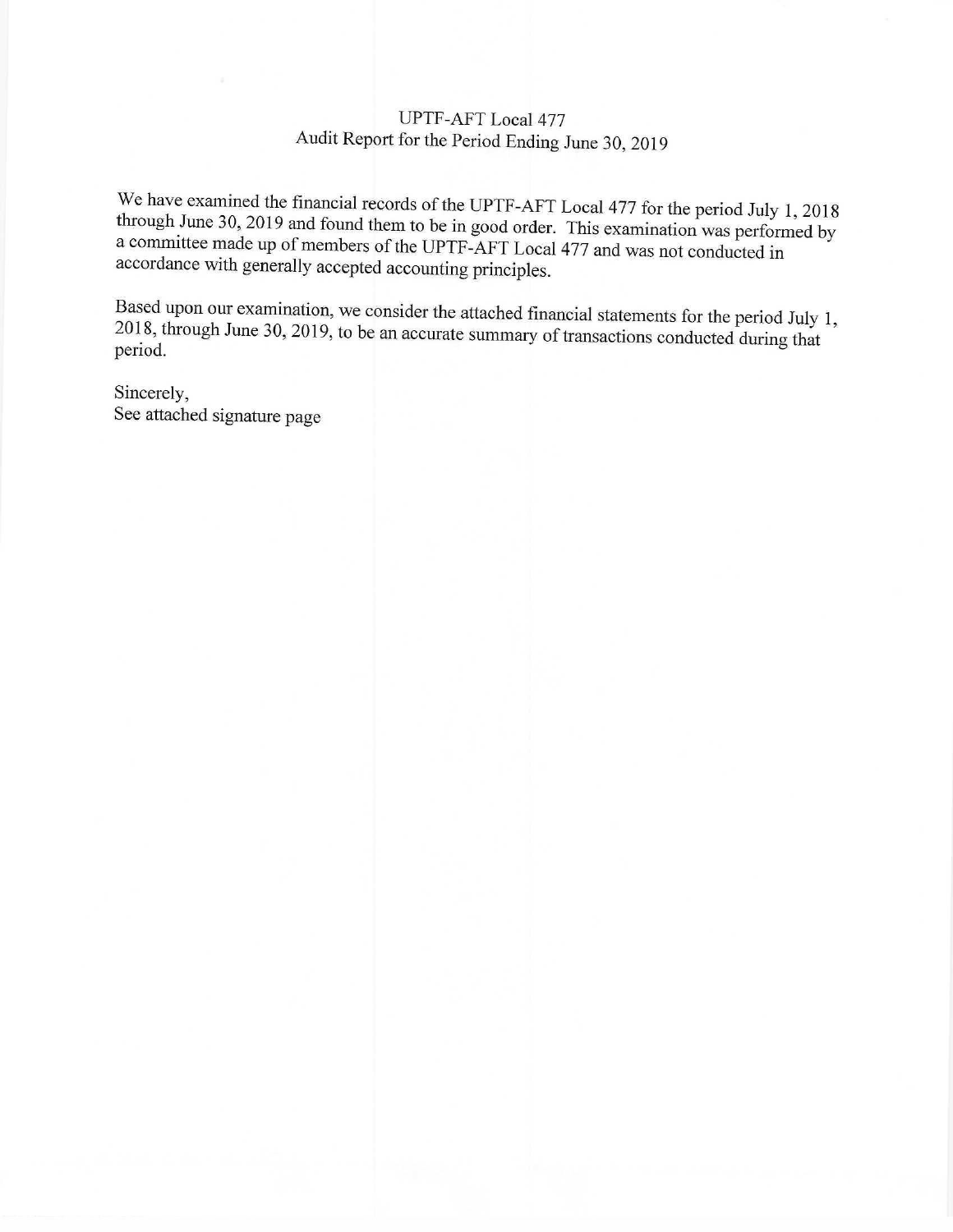UPTF, AFT Local 477, AFL-CIO Financial Review Committee, FY 2019  $\boldsymbol{\hat{y}}$ 

Roger Short, Chair

mark wenzel

Mark Wenzel

202 74

Cedric Knott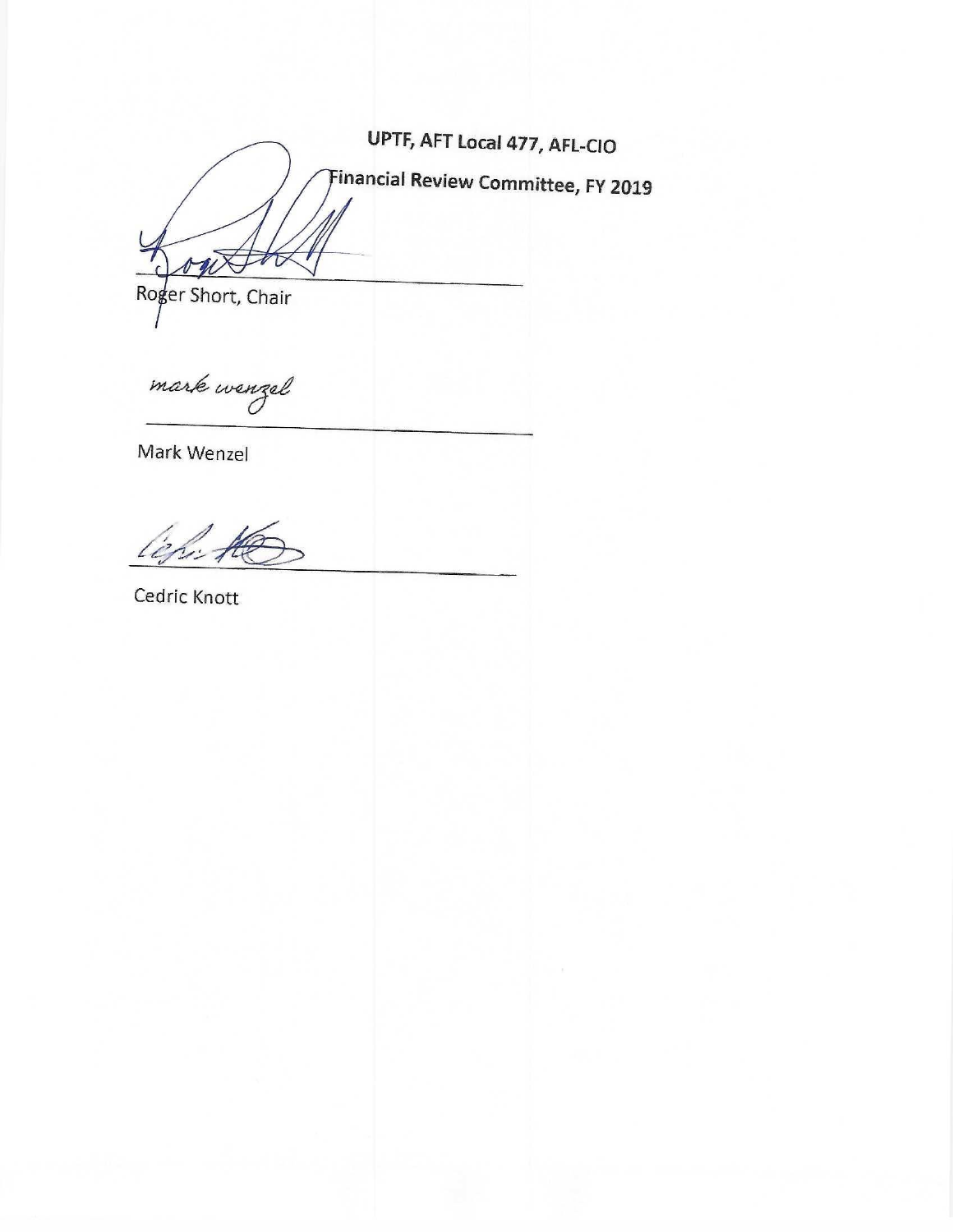## 9:58 AM **UPTF-AFT Local 477** 09/24/19 Profit & Loss

Accrual Basis July 2018 through June 2019

|                                                                     | Jul '18 - Jun 19 |
|---------------------------------------------------------------------|------------------|
| Income<br>4000 · Income<br>4010 · WSU Membership Dues               | 165,116.25       |
| 4020 · Agency Fees                                                  | 15,743.53        |
| 4030 · Bank Interest                                                | 567.39           |
| Total 4000 · Income                                                 | 181,427.17       |
| <b>Total Income</b>                                                 | 181,427.17       |
| Gross Profit                                                        | 181,427.17       |
|                                                                     |                  |
| <b>Expense</b><br>5000 Office Expenses<br>5010 · Occupancy Overhead | 3,504.00         |
| 5040 · Postage, Mailing Service                                     | 158.04           |
| 5050 · Supplies                                                     | 571.29           |
| 5060 · Printing and Copying                                         | 309.68           |
| 5070 · Furniture/Equipment                                          | 241.98           |
| 5095 · IT Expense                                                   | 1,441.28         |
| 5099 Depreciation                                                   | 761.06           |
| Total 5000 Office Expenses                                          | 6,987.33         |
| 5100 Contract Services<br>5110 Audit Fees                           | 400.00           |
| Total 5100 Contract Services                                        | 400.00           |
| 5200 Officer and Organizer Perks<br>5210 · Parking                  | 2,022.50         |
| Total 5200 Officer and Organizer Per                                | 2,022.50         |
| 5300 · Personnel                                                    |                  |
| 5310 Executive Director - TA                                        | 66,261.16        |
| 5320 Office Administrator-KT                                        | 16,462.54        |
| 5330 · Organizers                                                   |                  |
| 5331 Organizer 1 - NW                                               | 21,187.00        |
| 5332 · Organizer 2 - JCS                                            | 400.00           |
| 5338 Organizer 8 - BJ                                               | 250.00           |
| 5339 · Organizer 9 - DM                                             | 400.00           |
| 5340 · Organizer 10 - SR                                            | 400.00           |
| Total 5330 · Organizers                                             | 22,637.00        |
| Total 5300 · Personnel                                              | 105,360.70       |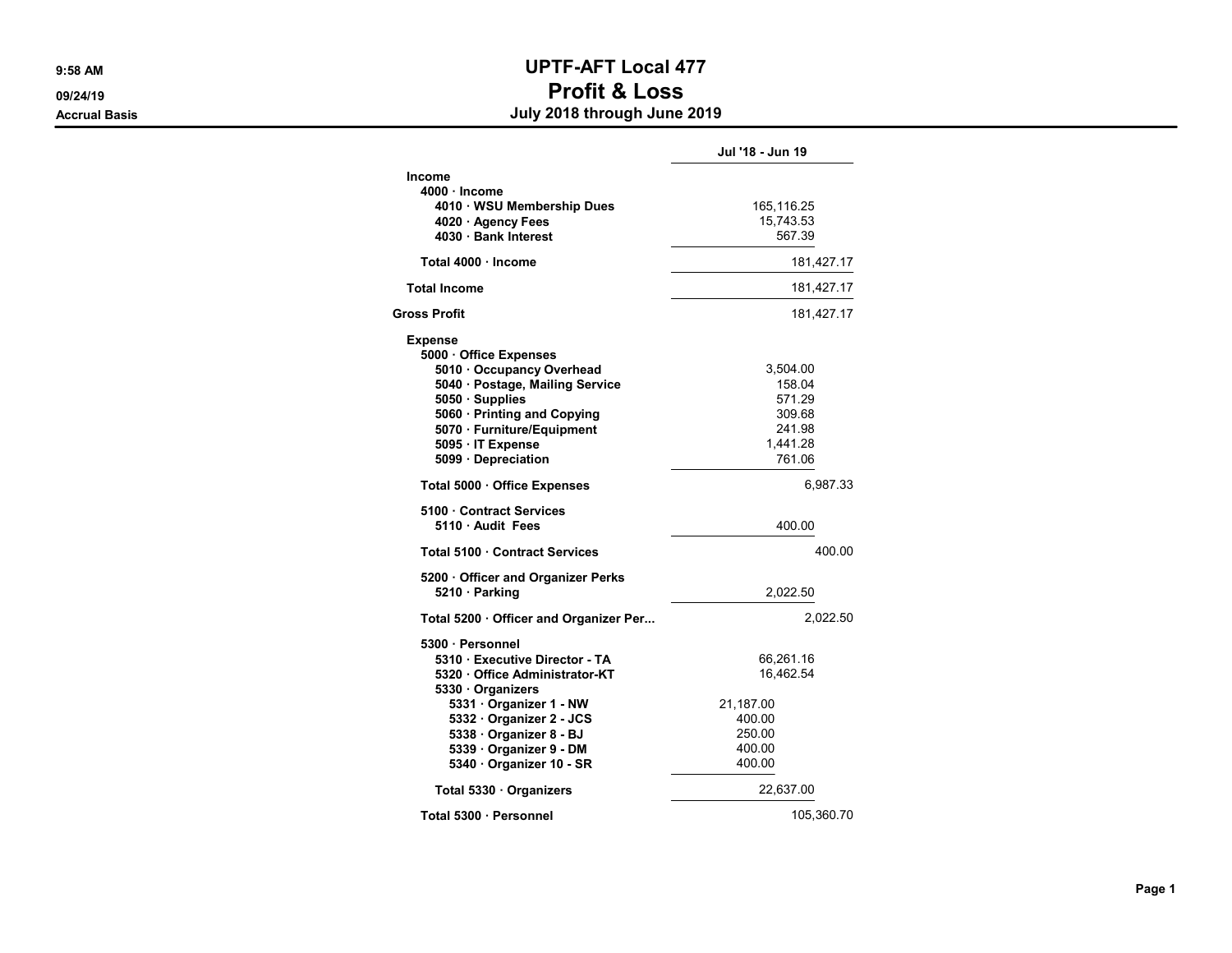## 9:58 AM **UPTF-AFT Local 477** 09/24/19 Profit & Loss Accrual Basis July 2018 through June 2019

|                                                                                                                                                                                                                        | Jul '18 - Jun 19                                                      |
|------------------------------------------------------------------------------------------------------------------------------------------------------------------------------------------------------------------------|-----------------------------------------------------------------------|
| 5400 Membership & Growth<br>5425 · Services to Members/Meetings<br>5440 Conventions<br>5460 · Travel, per Diem<br>5490 Staff Development                                                                               | 585.47<br>0.00<br>145.28<br>0.00                                      |
| Total 5400 Membership & Growth                                                                                                                                                                                         | 730.75                                                                |
| 5405 Member Stipends<br>5407 UPTF Grant Committee Stipe                                                                                                                                                                | 200.00                                                                |
| Total 5405 · Member Stipends                                                                                                                                                                                           | 200.00                                                                |
| 5500 · Payments to Affiliates<br>5510 Dues, AFT National<br>5515 · Fidelity Bond Insurance<br>5520 · Dues, AFT Michigan<br>5530 Dues, AFL/CIO Michigan<br>5540 · Dues, AFL/CIO Metro<br>5550 · AFT Liability Insurance | 24, 134. 37<br>85.00<br>33,796.70<br>1,351.20<br>2.429.50<br>1.420.40 |
| Total 5500 · Payments to Affiliates                                                                                                                                                                                    | 63,217.17                                                             |
| 6000 Donations<br>6010 WSU Scholarship Fund<br>6020 · Affiliate Donations                                                                                                                                              | 2,000.00<br>500.00                                                    |
| Total 6000 Donations                                                                                                                                                                                                   | 2,500.00                                                              |
| <b>Total Expense</b>                                                                                                                                                                                                   | 181.418.45                                                            |
| Net Income                                                                                                                                                                                                             | 8.72                                                                  |
|                                                                                                                                                                                                                        |                                                                       |